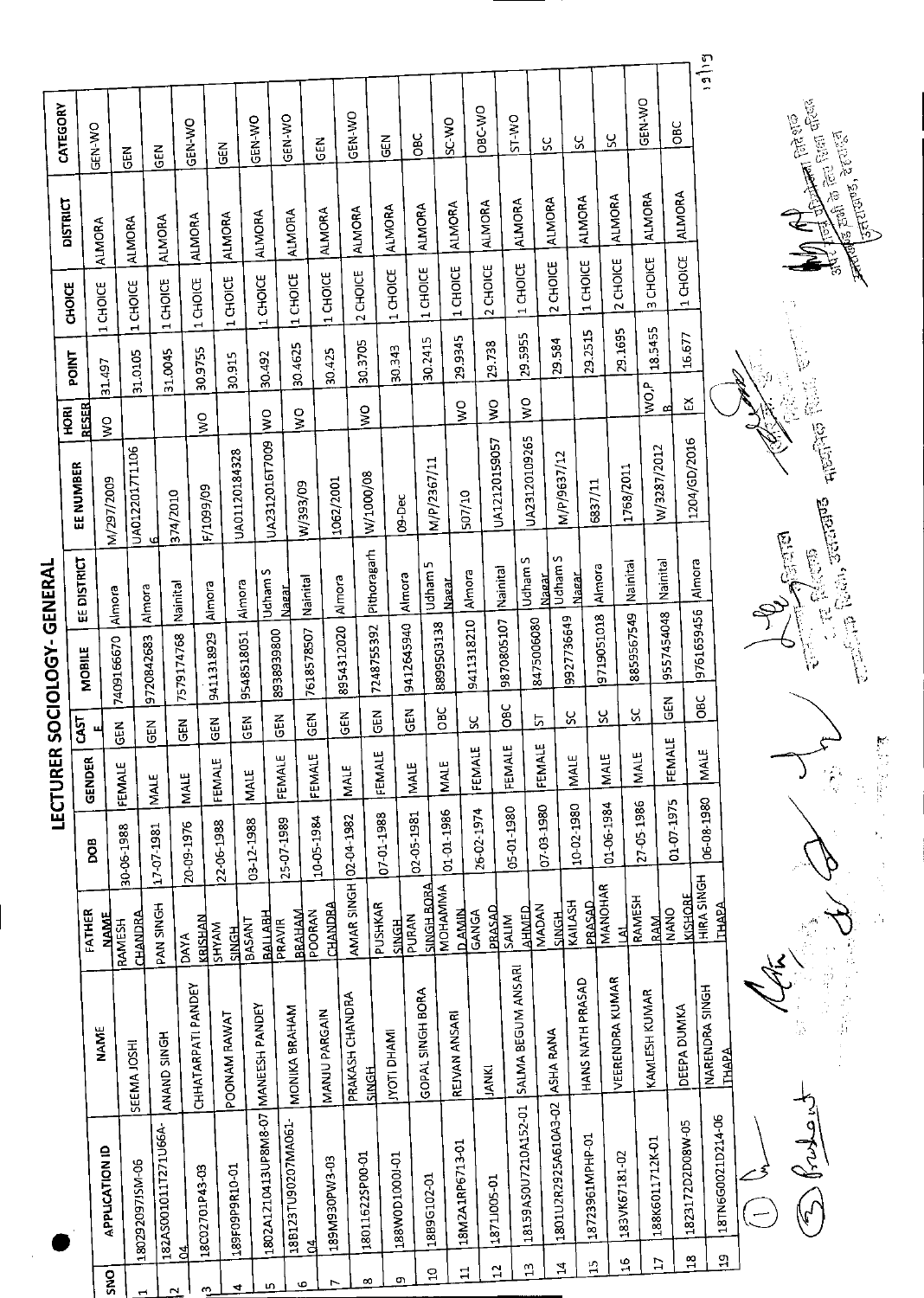|            |                     |                               |               |                    |               |               | LECTURER SOCIOLOGY- GENERAL  |             |                |                 |         |               |                              |                |
|------------|---------------------|-------------------------------|---------------|--------------------|---------------|---------------|------------------------------|-------------|----------------|-----------------|---------|---------------|------------------------------|----------------|
|            |                     | NAME                          | FATHER        | 8<br>Do            | <b>GENDER</b> | <b>GAST</b>   | <b>MOBILE</b>                | EE DISTRICT | EE NUMBER      | RFSER<br>혼<br>모 | POINT   | <b>CHOICE</b> | <b>DISTRICT</b>              | CATEGORY       |
| <b>DNS</b> | APPLICATION ID      |                               | <b>NAME</b>   |                    |               |               |                              |             |                |                 |         |               |                              | <b>N35</b>     |
|            | 1810D41R7525-02     | RAJENDRA SINGH DHAMI   KISHAN |               | 30-06-1990   MALE  |               |               | GEN   7351802462   Bageshwar |             | 1575/2014      |                 | 30.936  |               | 1 CHOICE BAGESHWAR           |                |
|            |                     |                               | <b>HDMIS</b>  |                    |               |               |                              |             |                |                 |         |               | 3 CHOICE BAGESHWAR           | $\frac{5}{6}$  |
|            | 18D6S9315-01        | DHEERAJ SATYAPAL              | KUNDAN        | 21-04-1987         | <b>MALE</b>   | $rac{2}{5}$   | 9719015041   Almora          |             | 1536/9         |                 | 30.2185 |               |                              |                |
|            |                     |                               | SINGH         |                    |               |               |                              |             |                |                 |         |               | 30.0305  3 CHOICE  BAGESHWAR | ON-Y-R         |
|            |                     | <b>Lilis</b>                  | CHANDRA       | 01-06-1991  FEMALE |               |               | GEN 17252805844 Almora       |             | ua0122018441   | $\frac{1}{2}$   |         |               |                              |                |
|            | 18144218uR010a2-01  |                               | <b>SINGH</b>  |                    |               |               |                              |             |                |                 |         |               |                              | <b>ON-N351</b> |
|            |                     | RENU                          | RAMESH        | 20-03-1988         | <b>FEMALE</b> | $rac{5}{3}$   | 9639739766                   | Udham S     | W/3216/14      | $\frac{1}{2}$   | 29.746  |               | 3 CHOICE BAGESHWAR           |                |
|            | 18162WR143-06       |                               | KUMAR         |                    |               |               |                              | Nasar       |                |                 |         |               | 19 CHOICE BAGESHWAR          | <u>ي</u>       |
|            | 180281A1K1275UA521- | AMIT KUMAR                    | PRAKASH       | 08-05-1990   MALE  |               | <u>ს</u><br>ს | B006739909 Pauri             |             | UA152201512871 |                 | 28.744  |               |                              |                |
|            |                     |                               | CHANDRA       |                    |               |               |                              |             |                |                 |         | 3 CHOICE      | BAGESHWAR                    | ORC-WO         |
| G          | 18F0P671M3-04       | FATMA PARVEEN                 | <b>INTZAR</b> | 08-07-1983 FEMALE  |               | $rac{6}{6}$   | 8394847945 Almora            |             | M/367/10       | $\frac{1}{2}$   | 28.443  |               |                              |                |
|            |                     |                               | HUSSAIN       |                    |               |               |                              |             |                |                 |         |               |                              | $\frac{6}{6}$  |



Co Res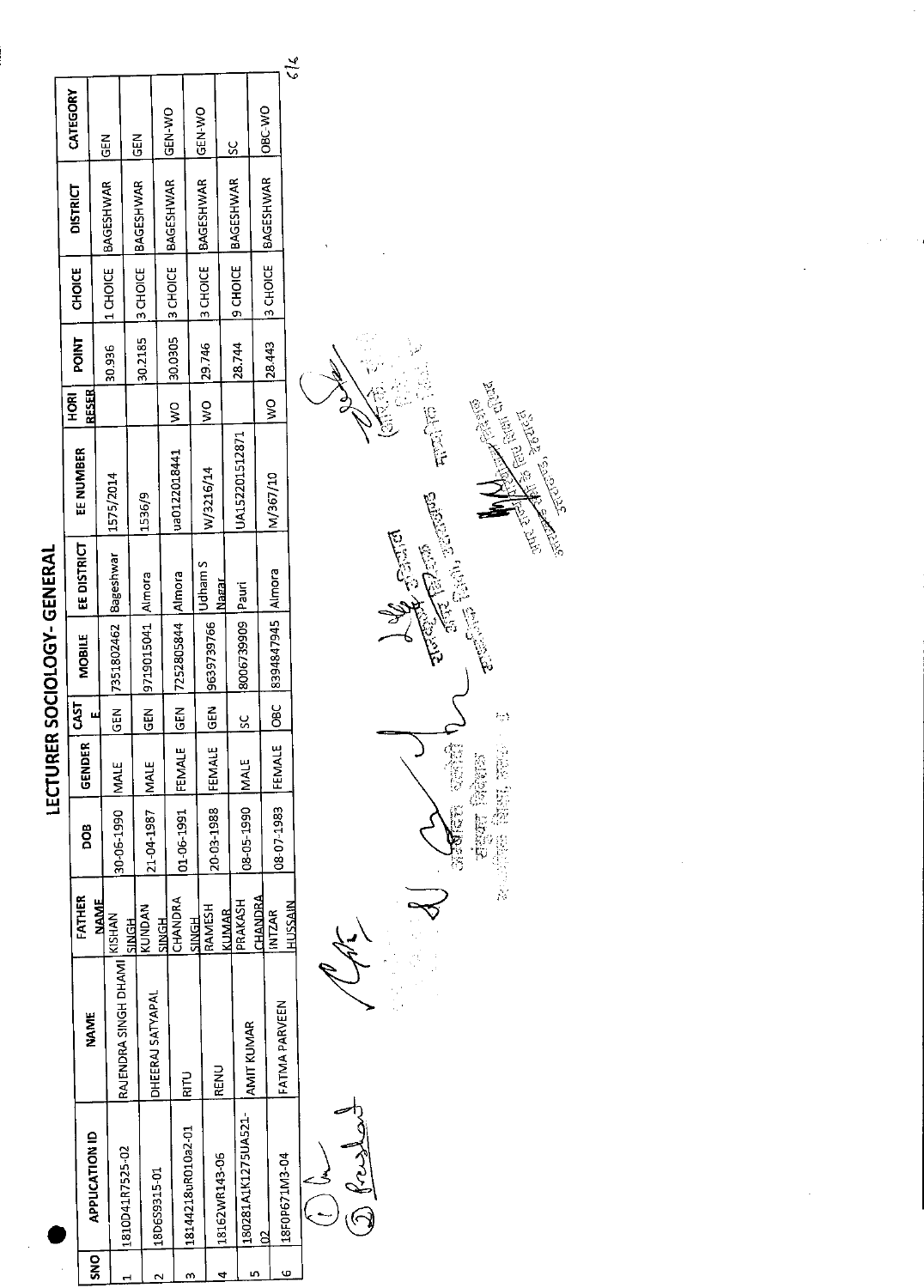|             |                           |               |                 |                     |       |                        | LECTURER SOCIOLOGY- GENERAL         |                                                |       |                |                             |                 |               |
|-------------|---------------------------|---------------|-----------------|---------------------|-------|------------------------|-------------------------------------|------------------------------------------------|-------|----------------|-----------------------------|-----------------|---------------|
|             |                           |               |                 |                     |       |                        |                                     |                                                | HOR   | POINT   CHOICE |                             | <b>DISTRICT</b> | CATEGORY      |
|             |                           |               | FATHER          |                     | (950) |                        |                                     | MOBILE   EE DISTRICT   EE NUMBER               | RESER |                |                             |                 |               |
|             | APPLICATION ID            | NAME          |                 | 80g                 |       |                        |                                     |                                                |       |                |                             |                 | GEN-WO        |
| $rac{1}{2}$ |                           |               | <b>NAME</b>     |                     |       |                        |                                     | 1/2 CHOICE   VIO   30.1865   2 CHOICE   CHANOL |       |                |                             |                 |               |
|             |                           |               |                 | '15-06-1981  FEMALE |       | IGEN  9634419801 Pauri |                                     |                                                |       |                |                             |                 |               |
|             | 1784 10-U0810SQA255555551 |               | <b>HISPARE.</b> |                     |       |                        |                                     |                                                |       |                | 129.574  S CHOICE   CHAMOLI |                 | $\frac{2}{9}$ |
|             |                           |               | KHYALI          |                     |       |                        | IGEN 8958357741 Bageshwar 1678/2016 |                                                |       |                |                             |                 |               |
|             | 18766K12850-04            | SANTOSH KUMAR |                 | 01-01-1982   MALE   |       |                        |                                     |                                                |       |                |                             |                 |               |
|             |                           |               | <b>AROMAHO</b>  |                     |       |                        |                                     |                                                |       |                |                             |                 | $\frac{2}{2}$ |
|             |                           |               |                 |                     |       |                        |                                     |                                                |       |                |                             |                 |               |

Eny C فسيم

(未来, 雪下) TEN RICH CREEK 高 **ARCHITE** STEE BRITTING **CONS**  $\label{eq:4} \frac{1}{\sqrt{2\pi}}\int_{0}^{\infty} \frac{1}{\sqrt{2\pi}}\int_{0}^{\infty} \frac{1}{\sqrt{2\pi}}\int_{0}^{\infty} \frac{1}{\sqrt{2\pi}}\frac{1}{\sqrt{2\pi}}\frac{1}{\sqrt{2\pi}}\frac{1}{\sqrt{2\pi}}\frac{1}{\sqrt{2\pi}}\frac{1}{\sqrt{2\pi}}\frac{1}{\sqrt{2\pi}}\frac{1}{\sqrt{2\pi}}\frac{1}{\sqrt{2\pi}}\frac{1}{\sqrt{2\pi}}\frac{1}{\sqrt{2\pi}}\frac{1}{\sqrt{2\pi}}\frac{$ SS)<br>V ្ងំ<br>ស្ an<br>Ro Z  $\lambda$  $\oint$ ł, Ý.

JENTRY E.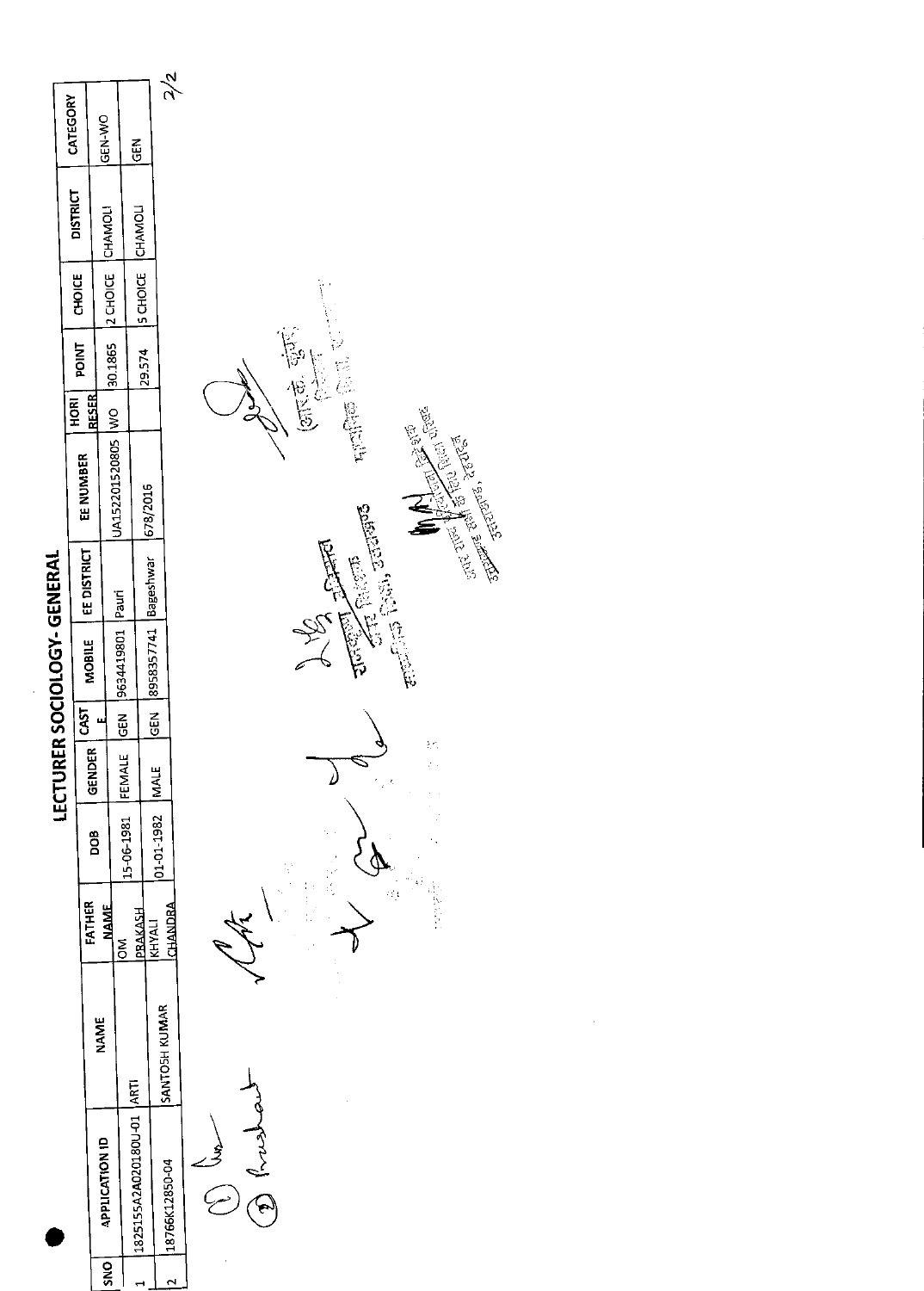|          |                                   |                   |                           |                                | <b>LECTURER</b> |          | SOCIOLOGY-GENERAL     |                                      |                                                        |               |              |        |                                     |               |
|----------|-----------------------------------|-------------------|---------------------------|--------------------------------|-----------------|----------|-----------------------|--------------------------------------|--------------------------------------------------------|---------------|--------------|--------|-------------------------------------|---------------|
| o<br>Sko | <b>APPLICATION ID</b>             | <b>NAME</b>       | FATHER                    | 8OQ                            | <b>GENDER</b>   | 55       |                       | MOBILE   EE DISTRICT                 | EE NUMBER                                              | RFSER<br>HORI | <b>POINT</b> | CHOICE | <b>DISTRICT</b>                     | CATEGORY      |
|          | 1820107S4B9-01                    | BHUWAN SINGH      | <b>NAME</b>               | IEET SINGH   09-06-1987   MALE |                 |          |                       | EEN 8859514019 Champawat 970/2014    |                                                        |               |              |        | 30.5425  1 CHOICE CHAMPAWAT GEN     |               |
|          |                                   |                   |                           |                                |                 |          |                       |                                      |                                                        |               |              |        |                                     |               |
|          | 1853316AU002P1L20-06  LALITA PANT |                   | <b>NANDA</b>              | 21-05-1988                     | <b>IFEMALE</b>  |          | GEN  9917529999       | Udham S<br>Nagar                     | UA23120103056  WO  30.019  3 CHOICE  CHAMPAWAT  GEN-WO |               |              |        |                                     |               |
|          |                                   |                   | BALLABH.<br>GOVIND        | 07-07-1977 FEMALE              |                 |          | GEN 7248161995 Almora |                                      | UA01120184188  WO  29.277  4 CHOICE  CHAMPAWAT  GEN-WO |               |              |        |                                     |               |
|          | 1882108A1B1GU0481-03 GEETA BISHT  |                   | <b>SINGH BISHT</b>        |                                |                 |          |                       |                                      |                                                        |               |              |        |                                     |               |
|          | 1808S18US-01                      | <b>UMED SINGH</b> | <b>BISHAN</b>             | 01-07-1979   MALE              |                 |          |                       | OBC  7500325210  Pithoragarh  815/08 |                                                        |               | 29.165       |        | 3 CHOICE CHAMPAWAT   OBC            |               |
|          |                                   |                   | MR TRILOK<br><b>SINGH</b> |                                |                 |          |                       |                                      |                                                        |               |              |        | WO 28.476  7 CHOICE CHAMPAWAT SC-WO |               |
|          | 183151W2A106A-03                  | IASHA ARYA        | SINGH                     | 15-12-1972   FEMALE            |                 | <u>ა</u> | 9758633679   Nainital |                                      | W13652011                                              |               |              |        |                                     |               |
|          |                                   |                   |                           |                                |                 |          |                       |                                      |                                                        |               |              |        |                                     | $\frac{5}{5}$ |

 $\bigcirc$ 

 $\frac{\partial \mathbf{f}(\mathbf{x},t)}{\partial \mathbf{x}^{(1)}_{\text{rel}}\cdot \mathbf{x}^{(2)}_{\text{rel}}\cdot \mathbf{x}^{(3)}_{\text{rel}}\cdot \mathbf{x}^{(4)}_{\text{rel}}}}$ δ 投票



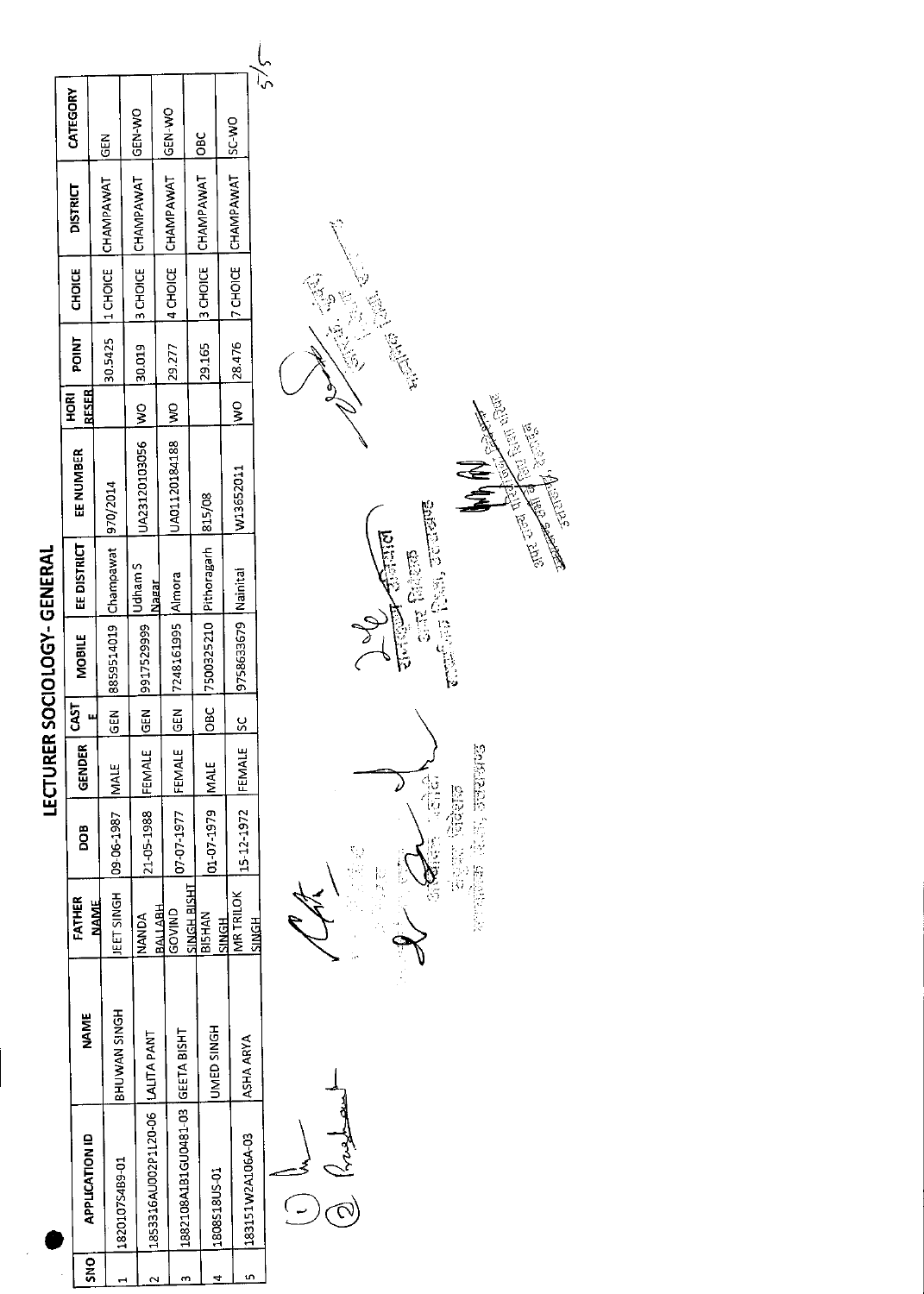| i |
|---|
|   |
|   |
|   |
|   |
|   |
|   |
|   |
|   |
| ī |
|   |
| I |
|   |
|   |
|   |
|   |

| <b>THAINING - DOIDINN SULD - JIT</b> | CATEGORY<br><b>DISTRICT</b><br><b>CHOICE</b><br><b>TNIDA</b><br><b>RESER</b><br><b>ROKI</b><br>EE NUMBER<br>EE DISTRICT<br><b>MOBILE</b><br>u | <b>GEN</b><br>31.7775  1 CHOICE  HARIDWAR<br>84/12<br>Pauri T05678744488 | $\frac{1}{2}$<br>Contraction Contraction<br>一个小小<br>Contractor<br><b>Bolivin</b><br><b>Bilther</b><br><b>CHECKER ENGINE</b><br>一原始情报<br>o<br>Fo |
|--------------------------------------|-----------------------------------------------------------------------------------------------------------------------------------------------|--------------------------------------------------------------------------|-------------------------------------------------------------------------------------------------------------------------------------------------|
|                                      |                                                                                                                                               |                                                                          |                                                                                                                                                 |
|                                      |                                                                                                                                               |                                                                          |                                                                                                                                                 |
|                                      | GENDER CAST                                                                                                                                   | <b>IGEN</b>                                                              |                                                                                                                                                 |
|                                      |                                                                                                                                               | <b>MALE</b>                                                              | ity.<br>Po                                                                                                                                      |
|                                      | DOB                                                                                                                                           | 12-05-1981                                                               |                                                                                                                                                 |
|                                      | FATHER<br><b>NAME</b>                                                                                                                         | <b>BAHADIR</b><br>š                                                      |                                                                                                                                                 |
|                                      | <b>NAME</b>                                                                                                                                   | PUSHKAR SINGH                                                            | f.                                                                                                                                              |
|                                      | <b>APPLICATION ID</b>                                                                                                                         | 185821P4-01                                                              |                                                                                                                                                 |
|                                      | <b>ONS</b>                                                                                                                                    | ⊶                                                                        |                                                                                                                                                 |

CRIME ROOM

**WWW REPAIR**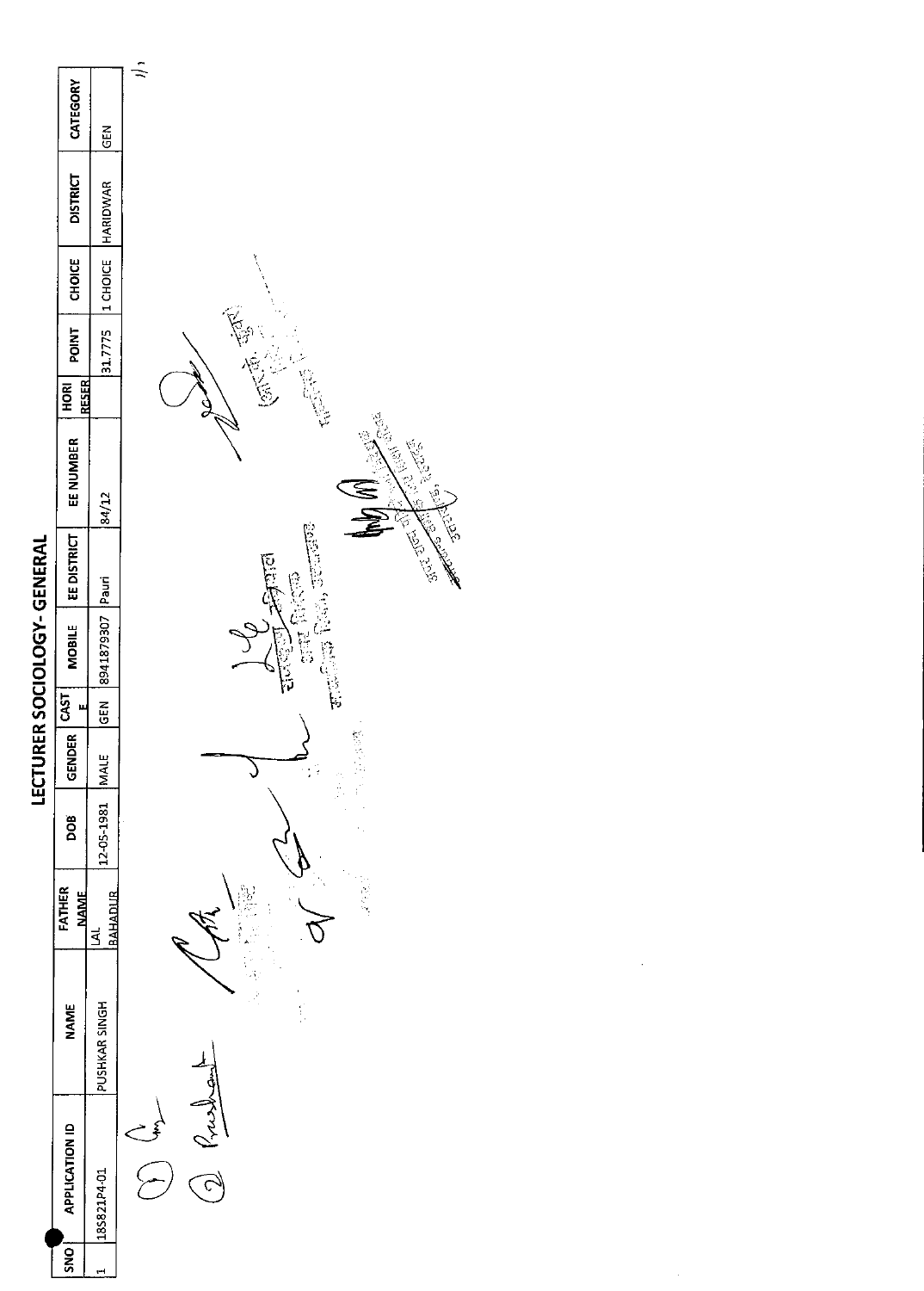| I<br>۱ |  |
|--------|--|
|        |  |
|        |  |
|        |  |
| ١      |  |
|        |  |
|        |  |
|        |  |
|        |  |
|        |  |
|        |  |
|        |  |
|        |  |
| l      |  |
|        |  |
| l      |  |
|        |  |
|        |  |
| I      |  |
|        |  |
|        |  |
|        |  |
|        |  |
|        |  |
|        |  |
| I      |  |
|        |  |

| <b>SNS</b> | <b>APPLICATION ID</b>                   | <b>NAME</b>        | <b>FATHER</b><br><b>NAME</b> | 80<br>Do                   | GENDER | <b>CAST</b> | <b>MOBILE</b>           | EE DISTRICT | EE NUMBER     | HORI  <br>RESER | POINT  | <b>CHDICE</b>                 | <b>DISTRICT</b> | CATEGORY           |
|------------|-----------------------------------------|--------------------|------------------------------|----------------------------|--------|-------------|-------------------------|-------------|---------------|-----------------|--------|-------------------------------|-----------------|--------------------|
|            | 1825L10S1A1786U20-03  LALIT MOHAN SINGH |                    | SINGH BISHT<br><b>DURGA</b>  | 25-07-1984   MALE          |        |             | GEN 8192061111 Nainital |             | UA12120185706 |                 |        | 31.0855   1 CHOICE   NAINITAL |                 | <b>IGEN</b>        |
|            | 187H10129K-01                           | <b>KAMIL HASAN</b> |                              | BARU HASAN 01-01-1976 MALE |        |             | OBC 9761411957 Haridwar |             | 1097/12       |                 | 30.465 | <b>3 CHOICE NAINITAL</b>      |                 | $rac{c}{\sqrt{2}}$ |
|            | 1893M6M3IFK12-01                        | MANJEET KAUR       | <b>SINGH ROY</b><br>HANS RAJ | 02-01-1982 FEMALE          |        |             | OBC 8449355712 Judham S | Nagar       | MIF/2396/13   |                 | 30.258 | 1 CHOICE NAINITAL             |                 | GEN-OBC-WO         |
|            | 1821M63300K4-01                         | MANOJ KUMAR        | CHANDRA<br><b>HARISH</b>     | 22-07-1980   MALE          |        | <u>ي</u>    | 7251844418 Nainital     |             | 3064/2013     |                 | 29.629 | 14 CHOICE NAINITAL            |                 | <u>ي</u><br>ا      |
|            |                                         |                    |                              |                            |        |             |                         |             |               |                 |        |                               |                 | $\frac{1}{\tau}$   |



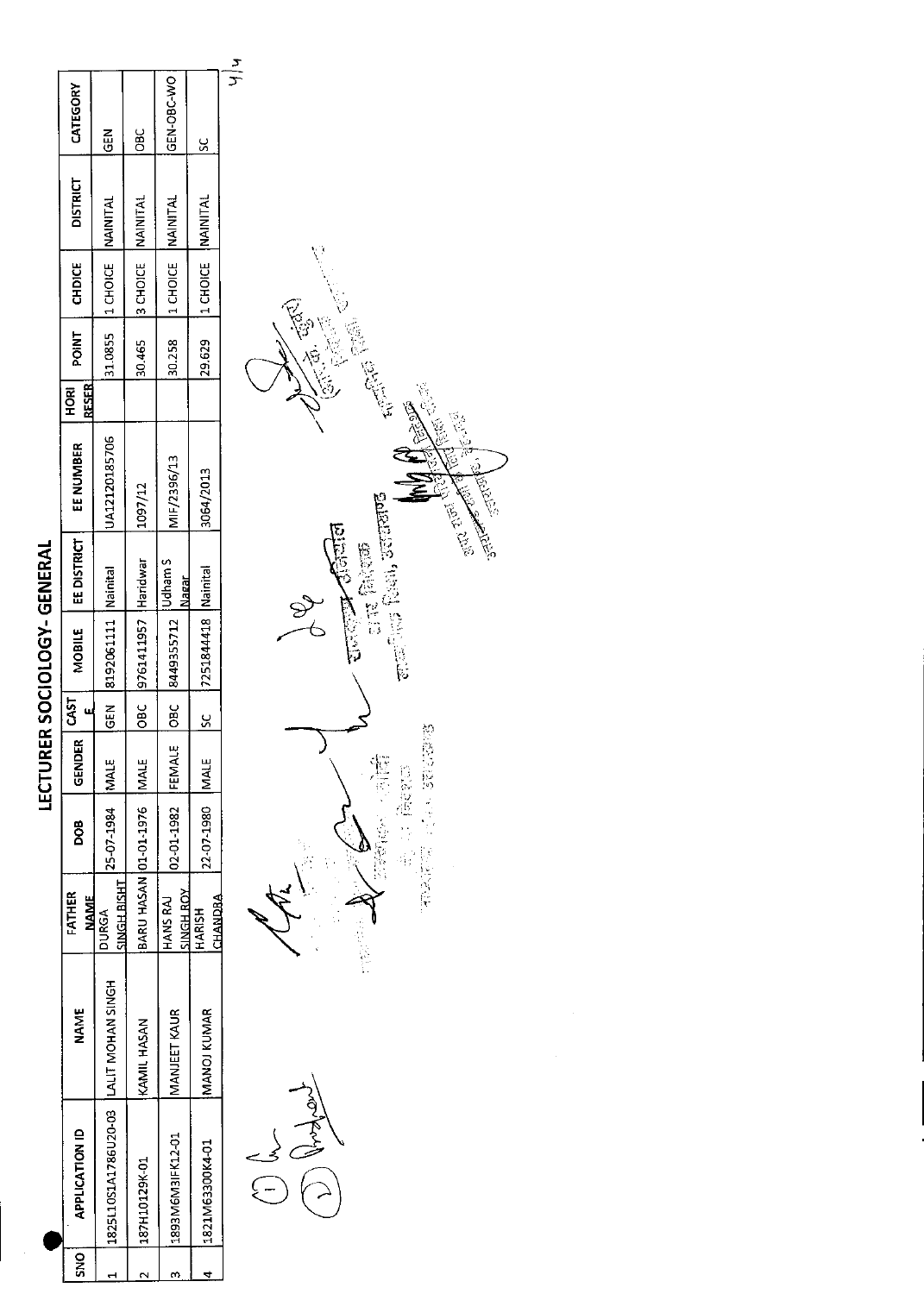| i<br>I<br>I<br>l<br>Ī |
|-----------------------|
|                       |
|                       |
|                       |
|                       |
|                       |
|                       |
|                       |
|                       |
|                       |
|                       |
|                       |
|                       |
|                       |
|                       |
|                       |
|                       |
|                       |
|                       |
|                       |
|                       |
|                       |
|                       |
|                       |
|                       |
| ı                     |
|                       |
|                       |
| i<br>ı<br>ţ           |
|                       |

|            |                                        |                                |                              |            | <br> גנוב         |               | <b>THAIREID - 1977272711</b> |             |                |                      |                  |           |                 |               |
|------------|----------------------------------------|--------------------------------|------------------------------|------------|-------------------|---------------|------------------------------|-------------|----------------|----------------------|------------------|-----------|-----------------|---------------|
| <b>SNO</b> | <b>APPLICATION ID</b>                  | NAME                           | FATHER<br><b>RANT</b>        | BOG        | £<br><b>GEND</b>  | CAST<br>μ     | <b>MOBILE</b>                | EE DISTRICT | EE NUMBER      | RESER<br><b>ROKI</b> | POINT            | CHOICE    | <b>DISTRICT</b> | CATEGORY      |
|            | 1826R257A118U025-01                    | RAJANI                         | SNEH DEEP                    | 08-07-1990 | щ<br>FEMAL        | <b>KEN</b>    | 8057105623                   | Pauri       | UA15220185762  | $\frac{8}{2}$        | 33.36            | 1 CHOICE  | PAURI           | GEN-WO        |
| N          | 182A10151U20S121A4-<br>ă               | AARTI SHARMA                   | CHANDER<br><b>MOHAN</b>      | 05-11-1990 | щ<br>FEMAL        | $\frac{2}{5}$ | 9997287729                   | Pauri       | UA152201411021 | $\frac{8}{2}$        | 32.0585          | 1 CHOICE  | PAURI           | <b>GEN-WO</b> |
| m          | 18517S2551111A4U-01                    | SONAM                          | <b>PRAKASH</b><br>DINESH     | 14-07-1989 | щ<br>FEMAL        | $rac{2}{5}$   | 8755338686                   | Pauri       | UA15121511754  | $\frac{8}{2}$        | 31.776           | 1CHOICE   | PAURI           | GEN-WO        |
| 4          | 181A13581002R2U5R-07                   | RAVENDRA SINGH<br><b>RAWAT</b> | AMAR SINGH<br><b>RAMAT</b>   | 03-07-1987 | <b>IMALE</b>      | <b>SEN</b>    | 9917454845                   | Pauri       | UA15220131085  |                      | 31.1715          | 1 CHOICE  | PAURI           | <b>GEN</b>    |
| Щ          | 18S90W6-2121-06                        | LAXMI SHARMA                   | <b>SHARMA</b><br>RAJPAL      | 02-02-1989 | щ<br><b>FEMAL</b> | <b>N3D</b>    | 8394832011                   | Haridwar    | w-9026/12      | $\frac{1}{2}$        | 31.075           | 2 CHOICE  | PAURI           | GEN-VO        |
| Φ          | 18520A5B31B91271U-09                   | BHARTI BAHUGUNA                | BHAGWATI<br>PRASAD           | 11-06-1980 | ېب<br>FEMAL       | <b>ABD</b>    | 7060225599                   | Pauri       | UA15120175392  | $\frac{8}{2}$        | 30.9535          | 1 CHOICE  | PAURI           | GEN-WO        |
| r          | 18-16P1AU0R1002128-03 RAKESH PANWAR    |                                | SHRI ABBAL<br>山山             | 27-09-1982 | <b>MALE</b>       | $rac{6}{2}$   | 9634097192                   | <b>Tehn</b> | UA-21120081061 |                      | 30.7815          | 2 CHOICE  | PAURI           | <b>SC</b>     |
| œ          | 18U199730K25A111-06                    | <b>KM DOLLY</b>                | HORI LAL                     | 13-08-1988 | بى<br>FEMAI       | <u>ម</u>      | 7895656099                   | Pauri       | UA13120191579  | $\frac{1}{2}$        | 29.242           | 1 CHOICE  | PAURI           | SC-MO         |
| o,         | 18092V208-02                           | VIJAY PRAKASH                  | FITA LAL                     | 04-02-1984 | <b>MALE</b>       | ပ္က           | 7830097882                   | Tehri       | 2082/09        |                      | 28.8385          | 1 CHOICE  | PAURI           | ပ္တ           |
| g          | 18G200SH21201UA41-02 HAYAT SINGH GAIRA |                                | <b>SINGH GAIRA</b><br>PRATAP | 07-07-1969 | <b>MALE</b>       | <b>GEN</b>    | 9456397742                   | Almora      | UA01120102245  | ž                    | 16.1445          | 12 CHOICE | PAURI           | 군<br>이        |
|            | $\subset$                              |                                |                              |            |                   |               |                              |             |                |                      | $\left( \right)$ |           |                 | 16/16         |



 $\bar{\epsilon}$ 

 $\frac{1}{2}$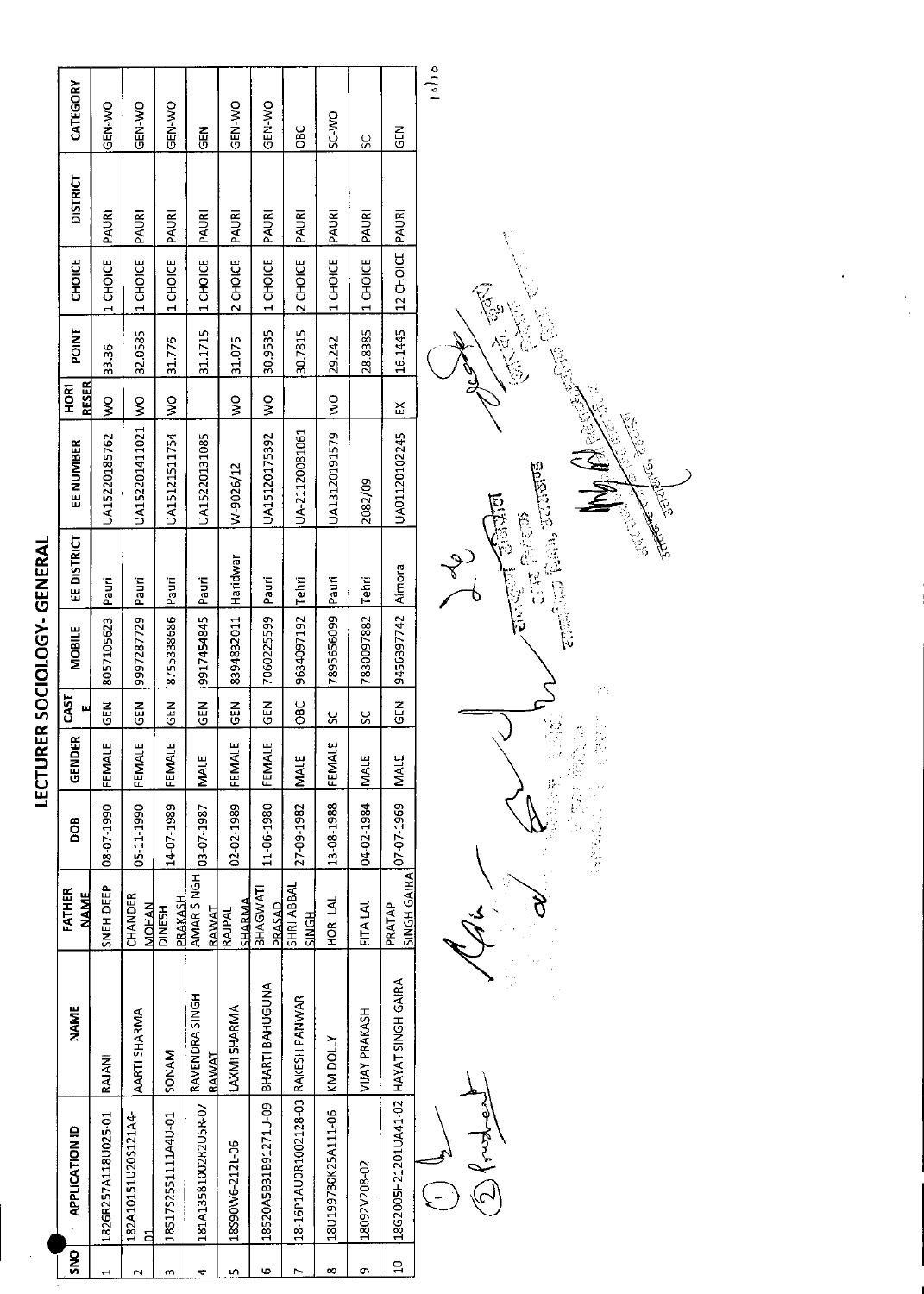| š | <b>APPLICATION ID</b>               | <b>NAME</b>                  | FATHER                    | poe        | <b>GENDER</b> | CAST                 | <b>MOBILE</b>                      | EE DISTRICT         | EE NUMBER         | RESER<br><b>ROH</b> | <b>POINT</b> | <b>CHOICE</b>  | <b>DISTRICT</b>                  | CATEGORY      |
|---|-------------------------------------|------------------------------|---------------------------|------------|---------------|----------------------|------------------------------------|---------------------|-------------------|---------------------|--------------|----------------|----------------------------------|---------------|
|   | 182504R10197-02                     | <b>SAURABH RAWAT</b>         | <b>NAME</b><br>TRILOK     | 06-06-1987 | <b>INALE</b>  | មិ                   | 7351805337 Pithoragarh             |                     | 1970/2014         |                     | 31.909       | 11 CHOICE      | <b>PITHORAGARH</b>               | <b>M3D</b>    |
|   | 183J89F91R-06                       | REKHA JOSHI                  | <b>JRBA DATT</b><br>SINGH | 17-06-1978 | <b>FEMALE</b> | $\frac{2}{5}$        | 8449828032 Pithoragarh   F/899/13  |                     |                   | ş                   | 31.7435      | 11 CHOICE      | PITHORAGARH                      | <b>OM-N35</b> |
|   | 181J241M96M-01                      | MEENAJOSHI                   | HARIHAR<br><b>HSOI</b>    | 31-07-1986 | FEMAL         | $rac{1}{9}$          | 9453253005 Pithoragarh   M/2619/14 |                     |                   | ş                   | 31.532       | 11 CHOICE      | <b>IPITHORAGARH</b>              | <b>CEN-WO</b> |
|   | 184090CK-01                         | KAILASH CHAND                | <b>DIWAN</b><br>щ         | 20-06-1980 | <b>MALE</b>   | $rac{1}{2}$          | 9410156197                         | Pithoragarh 104-Sep |                   |                     | 30,636       |                | 11 CHOICE PITHORAGARH GEN-OBC    |               |
|   | 1850B1H234-01                       | HEERA CHANDRA BHATT   JEEWAN | CHAND                     | 08 07-1989 | <b>IMALE</b>  | $\tilde{\mathbb{F}}$ | 7535893309 Pithoragarh             |                     | 2S40/13           |                     | 30.426       |                | 11 CHOICE PITHORAGARH            | $rac{5}{5}$   |
| ю | 184K24P1670AU1154-01 KAVITA PALIWAI |                              | SURENDRA<br>CHANDRA       | 01-06-1988 | FEMALE        | $rac{6}{6}$          | 8449828116 Pithoragarh             |                     | UA14120165474     | $\frac{8}{2}$       | 30.157       |                | 11 CHOICE   PITHORAGARH   OBC-WO |               |
|   | 18T111DU220T20576-01   DHANA        |                              | CHANDAN<br><b>SINGH</b>   | 12-04-1988 | <b>FEMALE</b> | $\frac{5}{2}$        | 8057141706 Almora                  |                     | JT0122015T2617 WO |                     | 28.0855      | <b>SCHOICE</b> | PITHORAGARH SC-WO                |               |
|   | $\overline{a}$                      |                              | RAM                       |            |               |                      |                                    |                     |                   |                     |              |                |                                  | 大人            |

Jeny C

e.<br>C  $\vec{E}$ **हांचाल** ARCED  $\frac{1}{12}$ **25.23 M**<br>S रागती है।<br>स्रोत V i<br>P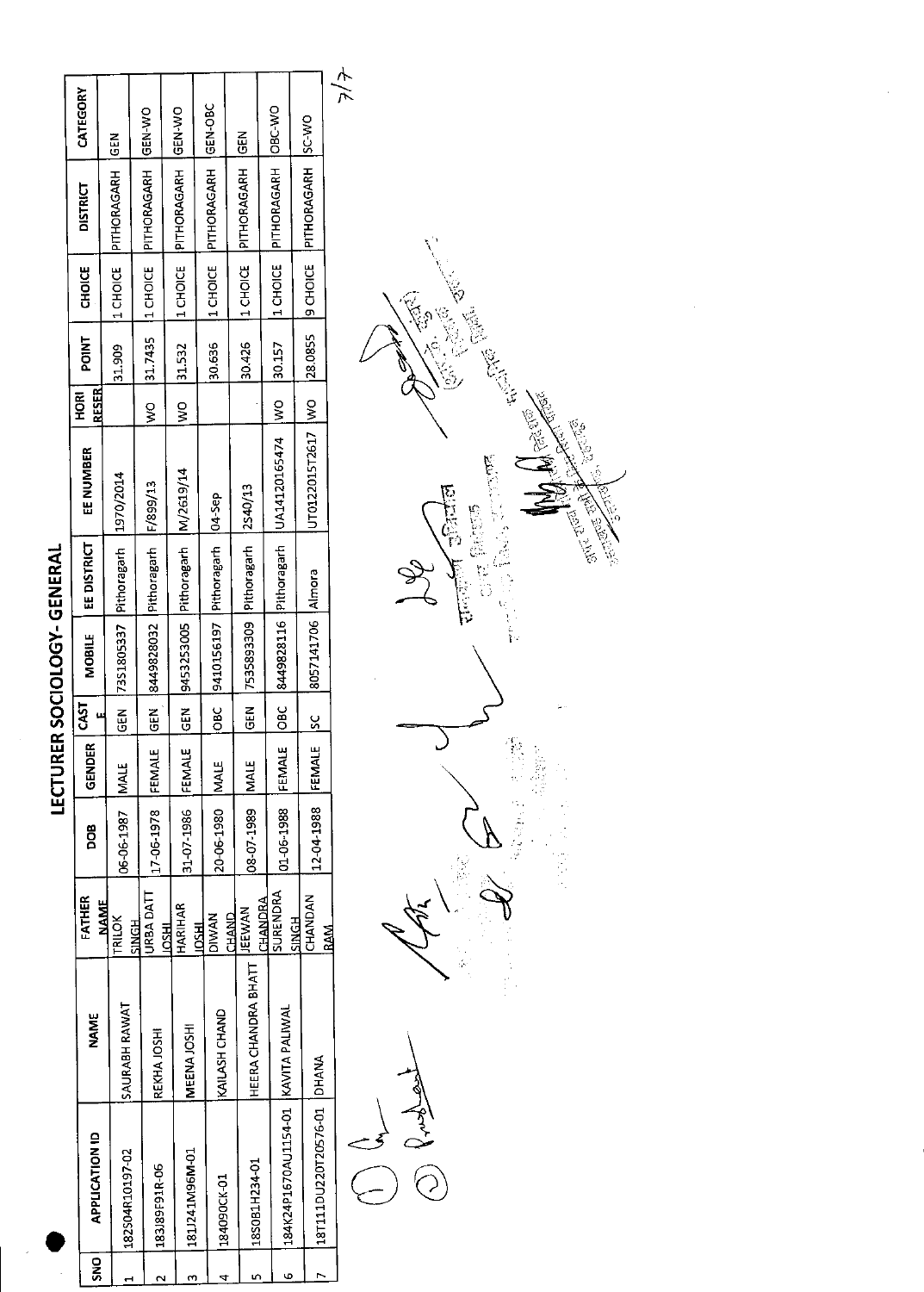|                       |                                     |                                            | $\frac{2}{\sqrt{2}}$ |
|-----------------------|-------------------------------------|--------------------------------------------|----------------------|
| CATEGORY              |                                     |                                            |                      |
| <b>DISTRICT</b>       | 1 CHOICE RUDRAPRAYAG GEN-WO         | 29.5795   5 CHOICE   RUDRAPRAYAG   GEN-OBC |                      |
| CHOICE                |                                     |                                            | Egi<br>Egi           |
| <b>POINT</b>          | 30.379                              |                                            |                      |
| RESER<br>HORI         |                                     |                                            |                      |
| EE NUMBER             | UA03120186973                       | UK13EMP0145/20<br>180013815                |                      |
| EEDISTRICT            |                                     |                                            |                      |
| <b>MOBILE</b>         | GEN 8057417275 Chamoli              | OBC  9927412921  Haridwar                  |                      |
| <b>GAST</b>           |                                     |                                            |                      |
| <b>GENDER</b>         |                                     |                                            |                      |
| oo<br>B               | 17-05-1981 FEMALE                   | 01-07-1977   MALE                          |                      |
| FATHER<br><b>NAME</b> | NAND BHATT<br><b>BASWA</b>          | YAMEEN<br><b>OHOM</b>                      |                      |
| <b>NAME</b>           |                                     | TANVEER AHMAD                              |                      |
| <b>APPLICATIDN ID</b> | 182098S7U160B31A3-01 SANTOSHI BHATT | 18M1T810K34P50103E1<br>U80A521-02          |                      |
| ioks                  |                                     |                                            |                      |
|                       |                                     |                                            |                      |

.<br>تر रामकूल उनिया**ल**<br>इ.स. विश्वक<br>राज<sup>ा</sup>र शिक्ष, उक्तस्वर्ण्ड **Article Bree** م فيها<br>التي **CONTROLLER** at.  $\frac{1}{2}$  $\frac{1}{2} \sum_{i=1}^{n} \frac{1}{2} \sum_{j=1}^{n} \frac{1}{2} \sum_{j=1}^{n} \frac{1}{2} \sum_{j=1}^{n} \frac{1}{2} \sum_{j=1}^{n} \frac{1}{2} \sum_{j=1}^{n} \frac{1}{2} \sum_{j=1}^{n} \frac{1}{2} \sum_{j=1}^{n} \frac{1}{2} \sum_{j=1}^{n} \frac{1}{2} \sum_{j=1}^{n} \frac{1}{2} \sum_{j=1}^{n} \frac{1}{2} \sum_{j=1}^{n} \frac{1}{2} \sum_{j=1}^{n$ 125年<br>1月1日  $\bigg\}$ 

**READER**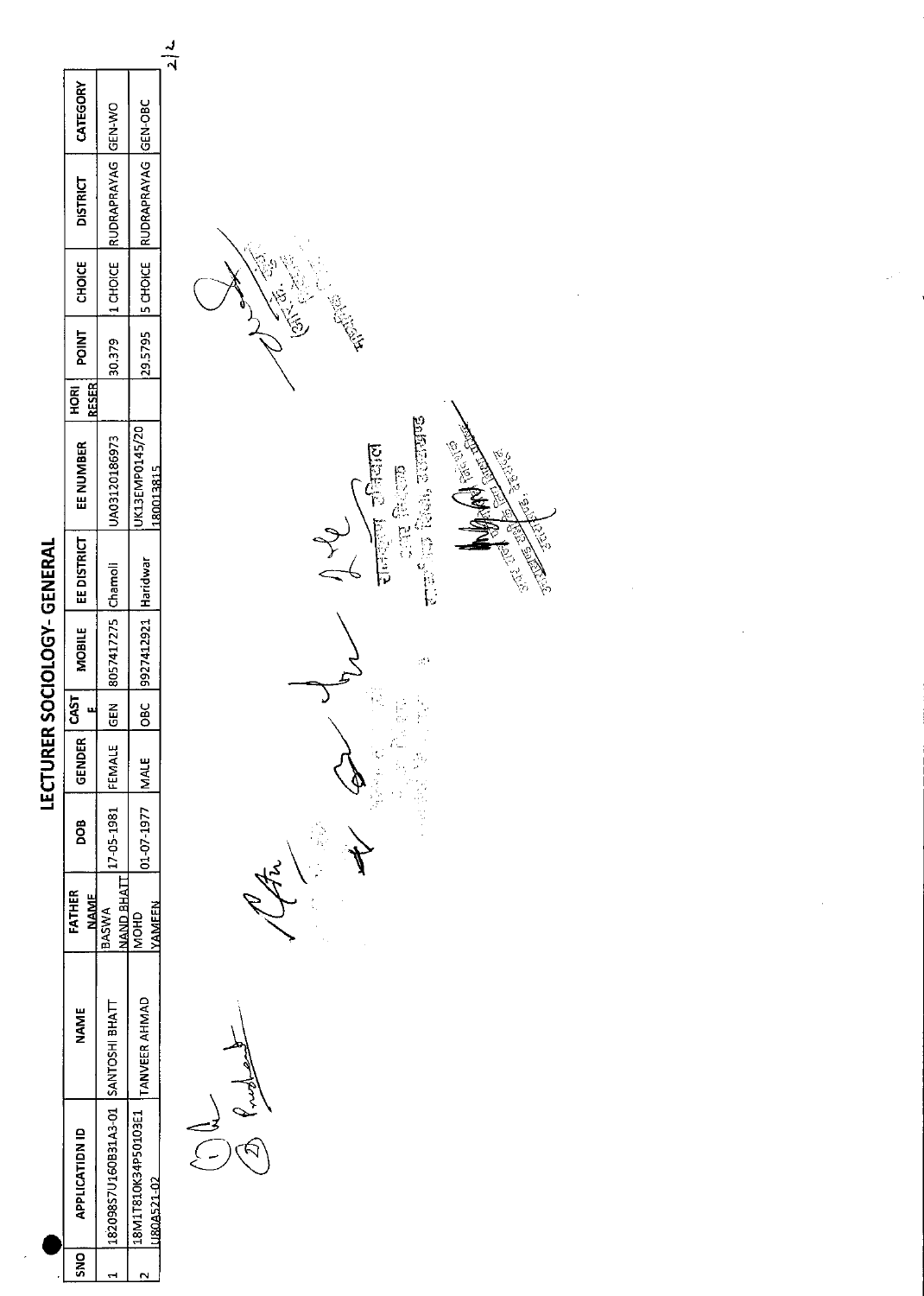| I |
|---|
|   |
|   |
| I |
| ı |
|   |
|   |
| ۱ |
|   |
|   |
|   |
|   |
|   |
|   |
|   |
|   |
|   |
|   |
|   |
| ı |
|   |
|   |
|   |
| l |
|   |
| I |
|   |

| <b>SNO</b> | <b>APPLICATION ID</b>              | NAME                    | FATHER<br><b>NAME</b>           | DOB<br>D         | <b>ADER</b><br>Ğ | CAST | <b>MOBILE</b>                   | $E$ district | EE NUMBER                 | $rac{R}{2}$ | POINT  | CHOICE                     | <b>DISTRICT</b> | CATEGORY              |
|------------|------------------------------------|-------------------------|---------------------------------|------------------|------------------|------|---------------------------------|--------------|---------------------------|-------------|--------|----------------------------|-----------------|-----------------------|
|            | 18213P9M16-02                      | MANJEET SINGH<br>PANWAR | MOHAN<br>SINGH                  | 13-09-1989 MALE  |                  |      | OBC 19639585683 Tehri           |              | 3916/12                   | RESER       |        | 31.7245   1 CHOICE   TEHRI |                 | GEN-DBC               |
|            | I8003G1U2082S1A31-05 SUSHMA GUSAIN |                         | <b>IAIVEER</b><br><b>RIDIGH</b> | D4-06-1990 FEM   |                  |      | MALE   OBC   9149224512   Tehri |              | UA21120183003  WO  30.356 |             |        | 1 CHOICE TEHRI             |                 | GEN-OBC-WO            |
|            | 18077S1K472-02                     | KUSHPAL SINGH SHAH      | <b>NAYAN</b><br>KAMAL           | 10-07-1986   MAL | ш                | sc   | 9837205998 Tehri                |              | 7747/012                  |             | 29.597 | 1 CHOICE TEHRI             |                 | <u>ყ</u>              |
|            |                                    |                         |                                 |                  |                  |      |                                 |              |                           |             | (      |                            |                 | $\zeta_{\mathcal{L}}$ |

Jenton 5  $\overset{\text{c}}{=}$  $\widehat{\epsilon}$ 

**Canada PERE** FERENT ensing Cost, consider ķ fe, e **REAL PROPERTY** .<br>Fi É, J

ŗ.